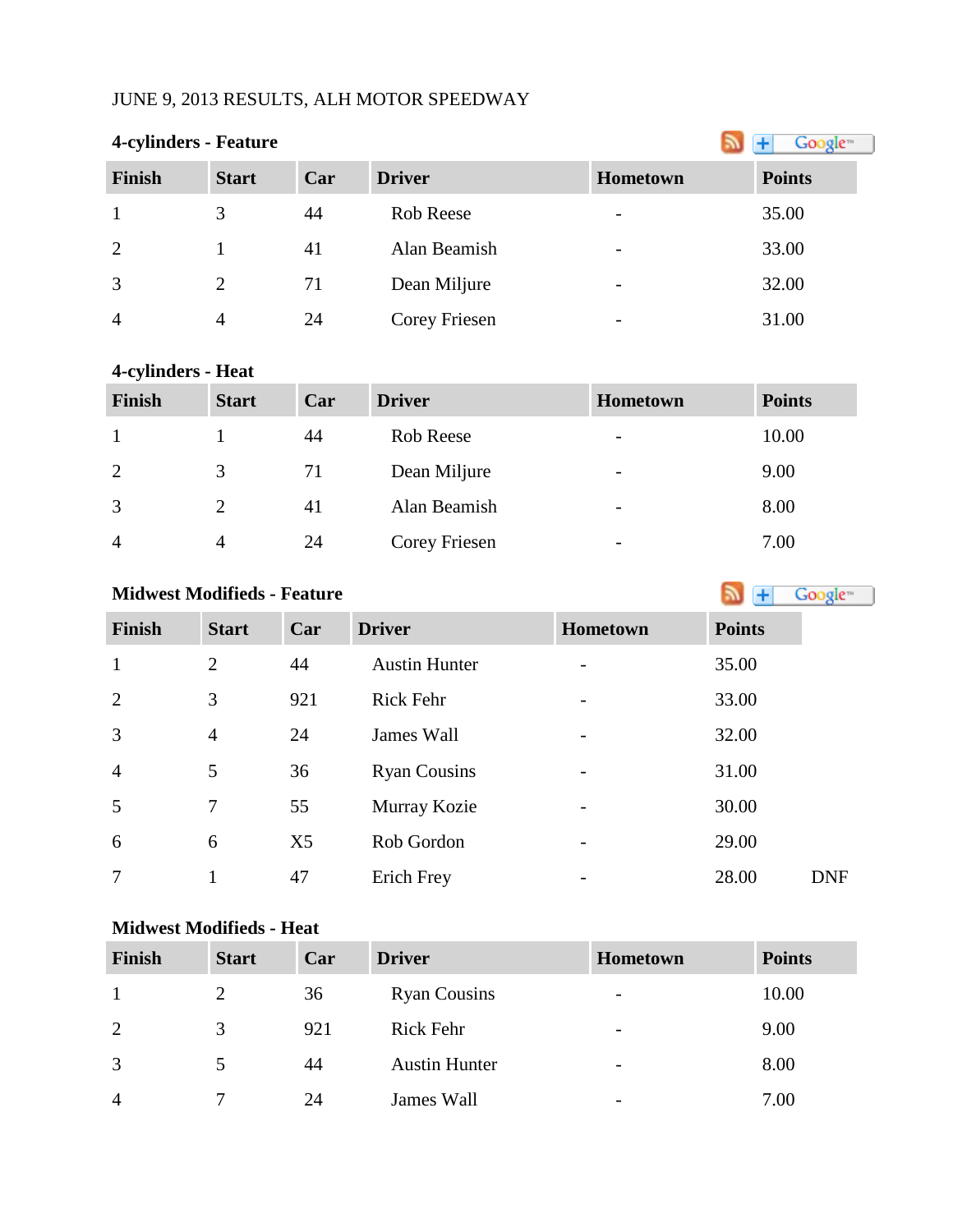|                | 4  | Erich Frey   | $\overline{\phantom{0}}$ | 6.00 |
|----------------|----|--------------|--------------------------|------|
| <sub>6</sub>   | X5 | Rob Gordon   | $\overline{\phantom{0}}$ | 5.00 |
| $\overline{ }$ | 55 | Murray Kozie | $\overline{\phantom{0}}$ | 4.00 |

| <b>Modifieds - Feature</b> |                | Google <sup>®</sup> |                     |                              |               |            |
|----------------------------|----------------|---------------------|---------------------|------------------------------|---------------|------------|
| <b>Finish</b>              | <b>Start</b>   | Car                 | <b>Driver</b>       | Hometown                     | <b>Points</b> |            |
| $\mathbf{1}$               | 3              | 20X                 | Darian Boyce        | $\overline{\phantom{a}}$     | 35.00         |            |
| 2                          | 5              | 10W                 | Ward Imrie          | $\overline{\phantom{a}}$     | 33.00         |            |
| 3                          | $\mathbf{1}$   | 5                   | <b>Scott Greer</b>  | $\overline{\phantom{a}}$     | 32.00         |            |
| $\overline{4}$             | $\overline{4}$ | 48                  | Jerome Guyot        | -                            | 31.00         |            |
| 5                          | $\overline{2}$ | 9M                  | Lee Mcrae           | $\overline{\phantom{a}}$     | 30.00         |            |
| 6                          | 6              | 36                  | <b>Ryan Cousins</b> | $\qquad \qquad \blacksquare$ | 29.00         |            |
| 7                          | 7              | 1R                  | <b>Rick Delaine</b> | $\overline{\phantom{a}}$     | 0.00          | <b>DNS</b> |

#### **Modifieds - Heat**

| <b>Finish</b>  | <b>Start</b>   | Car | <b>Driver</b>       | Hometown                 | <b>Points</b> |            |
|----------------|----------------|-----|---------------------|--------------------------|---------------|------------|
| $\mathbf{1}$   | -1             | 10W | Ward Imrie          | $\overline{\phantom{0}}$ | 10.00         |            |
| 2              | 6              | 20X | Darian Boyce        | -                        | 9.00          |            |
| $\overline{3}$ | 5              | 5   | <b>Scott Greer</b>  | $\overline{\phantom{a}}$ | 8.00          |            |
| $\overline{4}$ | 3              | 48  | Jerome Guyot        |                          | 7.00          |            |
| 5              | $\overline{4}$ | 9M  | Lee Mcrae           | $\qquad \qquad$          | 6.00          |            |
| 6              | $\overline{7}$ | 36  | <b>Ryan Cousins</b> |                          | 5.00          |            |
| $\overline{7}$ | $\overline{2}$ | 1R  | <b>Rick Delaine</b> | $\qquad \qquad$          | 0.00          | <b>DNS</b> |

#### **Street Stock - Feature**

| <b>Points</b> |  |  |
|---------------|--|--|

| <b>Finish</b>  | <b>Start</b> | Car     | <b>Driver</b>       | <b>Hometown</b>          | <b>Points</b> |
|----------------|--------------|---------|---------------------|--------------------------|---------------|
|                | 4            | 39      | <b>Shawn Teunis</b> | $\overline{\phantom{a}}$ | 35.00         |
| 2              | 6            | 24      | James Wall          | $\overline{\phantom{a}}$ | 33.00         |
| 3              | 5            | 80      | Jesse Pederson      | $\overline{\phantom{0}}$ | 32.00         |
| $\overline{4}$ |              | $11$ JR | Shane Holden        | -                        | 31.00         |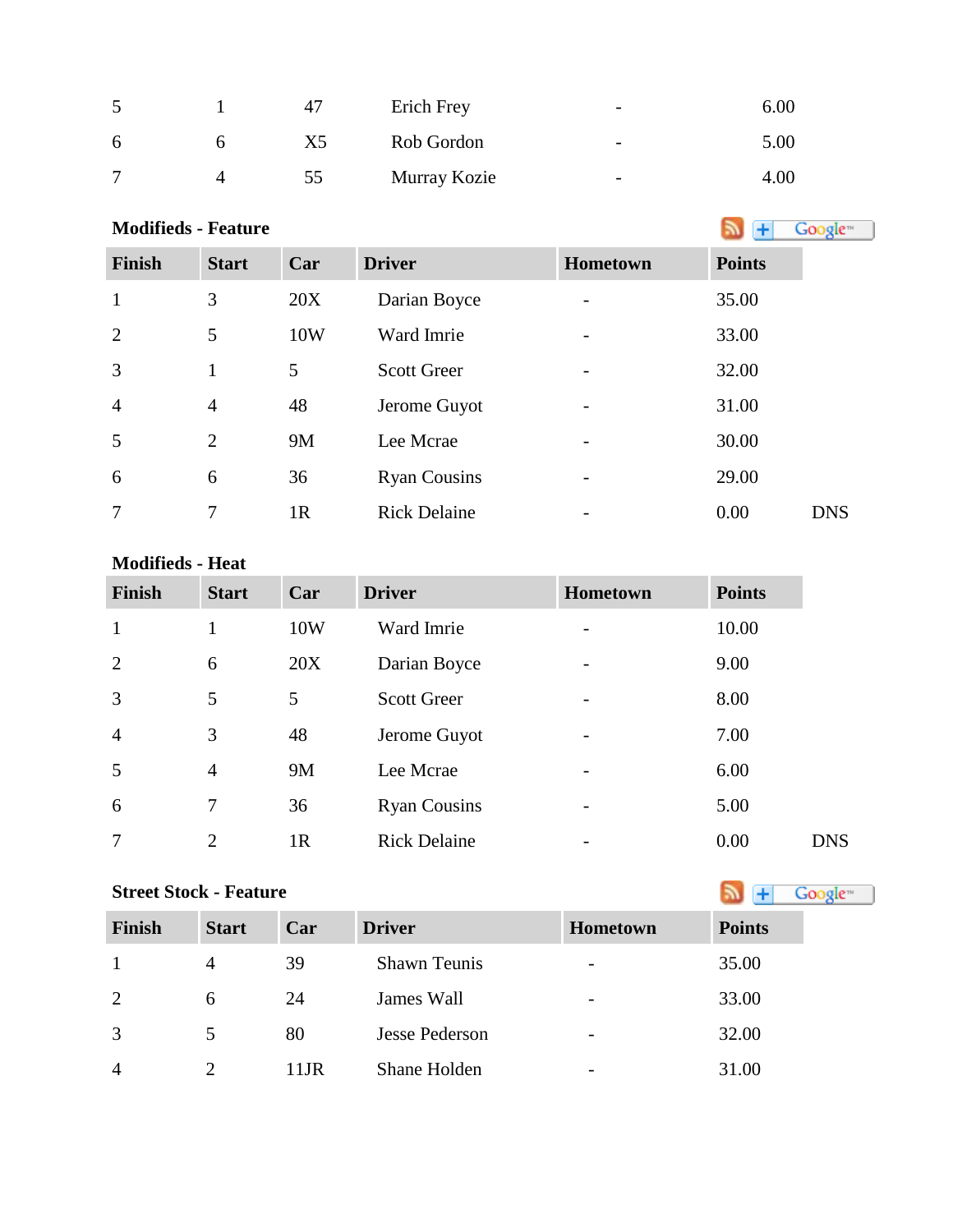|   | $\mathcal{R}$ | 53B | <b>Billy Maruca</b> | $\overline{\phantom{0}}$ | 30.00 |            |
|---|---------------|-----|---------------------|--------------------------|-------|------------|
| 6 | 8             | 981 | Wade Girodat        | $\overline{\phantom{0}}$ | 29.00 |            |
|   |               | 88  | Cody Wall           | -                        | 28.00 | DNF        |
| 8 |               | 70  | Jesse Teunis        | $\overline{\phantom{0}}$ | 27.00 | <b>DNF</b> |

#### **Street Stock - Heat**

| <b>Finish</b>  | <b>Start</b>   | Car     | <b>Driver</b>         | Hometown | <b>Points</b> |
|----------------|----------------|---------|-----------------------|----------|---------------|
| $\mathbf{1}$   | $\overline{2}$ | 53B     | <b>Billy Maruca</b>   |          | 10.00         |
| $\overline{2}$ | 1              | 39      | <b>Shawn Teunis</b>   |          | 9.00          |
| 3              | $\overline{4}$ | 80      | <b>Jesse Pederson</b> |          | 8.00          |
| $\overline{4}$ | 6              | 88      | Cody Wall             |          | 7.00          |
| 5              | $\mathfrak{S}$ | $11$ JR | Shane Holden          |          | 6.00          |
| 6              | $\tau$         | 24      | James Wall            |          | 5.00          |
| 7              | 3              | 70      | <b>Jesse Teunis</b>   |          | 4.00          |
| 8              | 8              | 981     | <b>Wade Girodat</b>   |          | 3.00          |

| <b>Super Trucks - Feature</b> |                |                |                            |          |               | Google <sup>®</sup> |
|-------------------------------|----------------|----------------|----------------------------|----------|---------------|---------------------|
| <b>Finish</b>                 | <b>Start</b>   | Car            | <b>Driver</b>              | Hometown | <b>Points</b> |                     |
| $\mathbf{1}$                  | $\overline{4}$ | $\overline{2}$ | Jamie Vernaus Ward Imrie   |          | 35.00         |                     |
| $\overline{2}$                | 5              | 5              | Glen Manning Rod Fidler    |          | 33.00         |                     |
| 3                             | $\overline{2}$ | 73P            | Rene Poluyko               |          | 32.00         |                     |
| $\overline{4}$                | 6              | 04             | Wayne Grosky               |          | 31.00         |                     |
| 5                             | 1              | 29             | Derek Pollock              |          | 30.00         |                     |
| 6                             | 8              | 1X             | George Balcaen Scott Brown |          | 29.00         | <b>DNF</b>          |
| 7                             | 7              | 22             | Dan Picton                 |          | 28.00         | <b>DNF</b>          |
| 8                             | 3              | 17             | Tayvia Dorge               |          | 27.00         |                     |

# **Super Trucks - Heat**

| Finish | <b>Start</b> | Car           | <b>Driver</b>              | <b>Hometown</b>          | <b>Points</b> |
|--------|--------------|---------------|----------------------------|--------------------------|---------------|
|        |              | $\mathcal{D}$ | Jamie Vernaus Ward Imrie   | $\overline{\phantom{a}}$ | 10.00         |
|        |              | 1X            | George Balcaen Scott Brown | $\overline{\phantom{a}}$ | 9.00          |